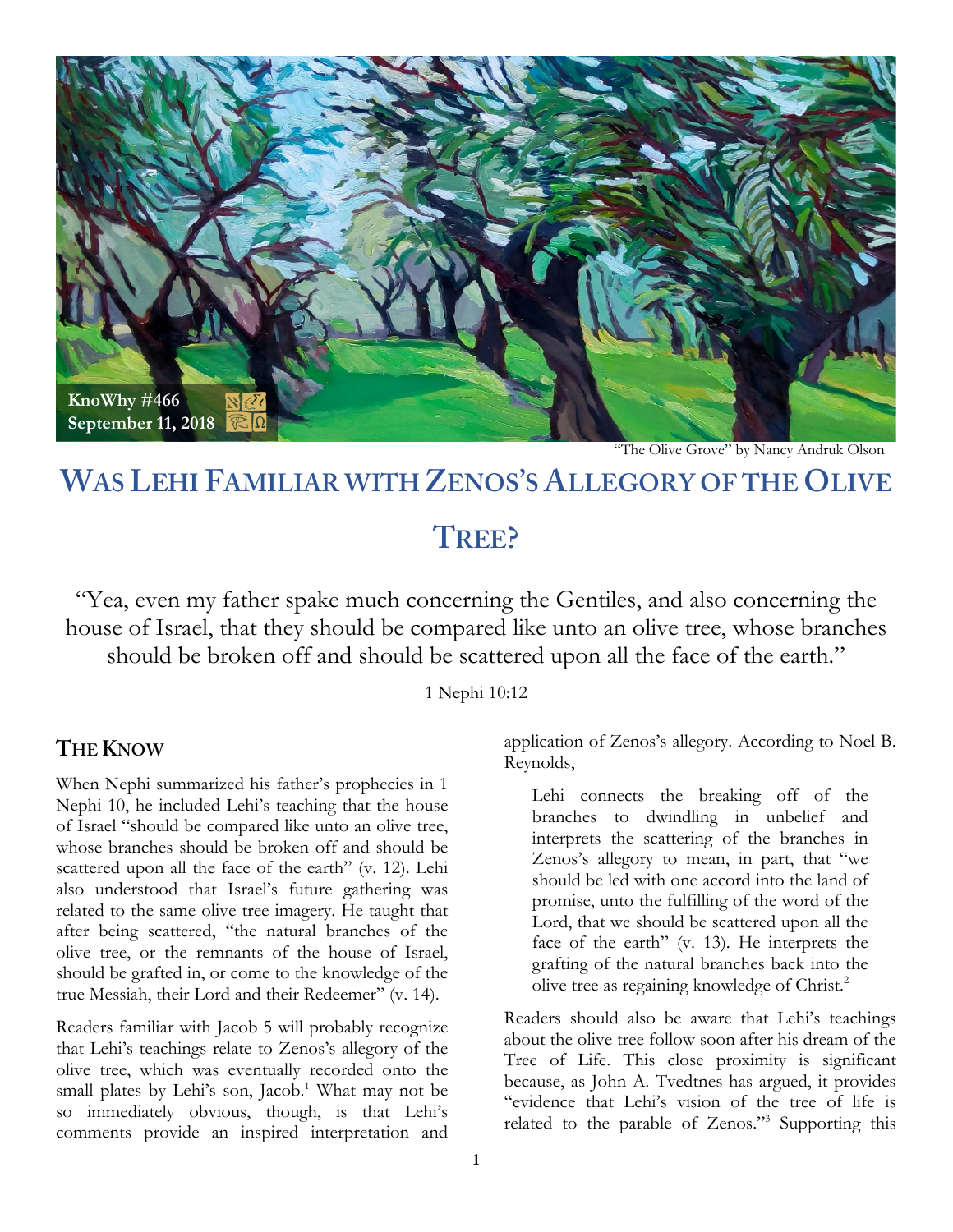claim is the fact that Nephi's brothers seemed to link the two trees together as related symbols when they asked about their father's teachings.4

Further evidence of Lehi's dependence upon Zenos's allegory comes from his final blessings upon his posterity. Declaring the word of the Lord, Lehi prophesied, "Inasmuch as ye shall keep my commandments ye shall prosper in the land; but inasmuch as ye will not keep my commandments ye shall be cut off from my presence" (2 Nephi 1:20). Reynolds has seen this as a reflection of the "alternate cycles of productive growth and pruning of the Zenos allegory."5

Lehi's blessing and curse was specifically related to his people's promised land, which he described as being "choice above all other lands" (2 Nephi 1:5). This phrase correlates with the "spot of ground" in Jacob 5:43, which the Lord of the vineyard described as being "choice unto me above all other parts of the land of my vineyard."

In Jacob 5:40, readers learn that the wild fruit of this choice ground would eventually "overcome that part of the tree which brought forth good fruit, even that the branch had withered away and died." Lehi seems to have understood that this was a prophecy about his own posterity, specifically about how the seed of the Lamanites would eventually overcome the seed of the once-righteous Nephites.

In agreement with Zenos's allegory on this point, Lehi blessed the posterity of Laman and Lemuel so that even if they were cursed, they would "not utterly be destroyed" (v. 9) and that instead their curse would be taken from them and "answered upon the heads of [their] parents" (v. 6). Lehi's prophecy can help readers understand why the wild branches (Lamanites) were allowed to overcome the good branches (Nephites) in Zenos's allegory. It was because the Nephites had knowingly sinned against light and truth while the Lamanites were less spiritually accountable because of the wicked traditions of their forefathers.<sup>6</sup>

### **THE WHY**

Although it is never directly stated, Lehi's teachings and prophecies show a consistent awareness of Zenos's allegory of the olive tree. This makes a lot of sense, considering that Zenos's allegory seems to have been known to Old Testament prophets as well.<sup>7</sup> It also helps explain why other Book of Mormon

prophets—such as Nephi, Jacob, Alma, and Mormon—all valued Zenos's teachings.<sup>8</sup> In doing so, they were following the example of Lehi, their founding patriarch.

The allegory of the olive tree concerns the past history and future destiny of the house of Israel.<sup>9</sup> This means that, like Lehi, readers today can find their own place in the allegory. Just as Lehi saw that part of his posterity would be overrun, he also knew that in the last days, Israel would be gathered together again. And *we* are invited to participate in this gathering. Speaking to the youth, President Russell M. Nelson has explained,

The Lord told the Prophet Joseph Smith that now, meaning our day, is the eleventh hour and the last time that He will call laborers into His vineyard for the express purpose of gathering the elect from the four quarters of the earth. … Would you like to be a big part of the greatest challenge, the greatest cause, and the greatest work on earth today?<sup>10</sup>

No matter our age, we can contribute to this gathering and bring forth good fruit by living righteously and inviting others to come unto Christ. As we do so, we will have "joy in the fruit" of our labors, as prophesied in Jacob 5:71. Participating in this monumental gathering is a unique privilege because it helps prepare the world for Jesus Christ's Second Coming. At the same time, it fulfills the hopes and desires of all the holy prophets, like Zenos and Lehi, who foresaw that the restoration of Israel would take place in our day.

#### **FURTHER READING**

Noel B. Reynolds, ["Nephite Uses and Interpretations](https://archive.bookofmormoncentral.org/content/nephite-uses-and-interpretations-zenos)  [of Zenos,](https://archive.bookofmormoncentral.org/content/nephite-uses-and-interpretations-zenos)" in *The Allegory of the Olive Tree: The Olive, The Bible, and Jacob 5*, ed. Stephen D. Ricks and John W. Welch (Salt Lake City and Provo, UT: Deseret Book and FARMS, 1994), 21–49.

David Rolph Seely and John W. Welch, ["Zenos and](http://publications.mi.byu.edu/fullscreen/?pub=1140&index=15)  [the Texts of the Old Testament,](http://publications.mi.byu.edu/fullscreen/?pub=1140&index=15)" in *The Allegory of the Olive Tree: The Olive, the Bible, and Jacob 5*, ed. Stephen D. Ricks and John W. Welch (Salt Lake City and Provo, UT: Deseret Book and FARMS, 1994), 322— 346.

John A. Tvedtnes, "Borrowings from the Parables of [Zenos,](https://archive.bookofmormoncentral.org/content/borrowings-parable-zenos)" in *The Allegory of the Olive Tree: The Olive, The Bible, and Jacob 5*, ed. Stephen D. Ricks and John W.